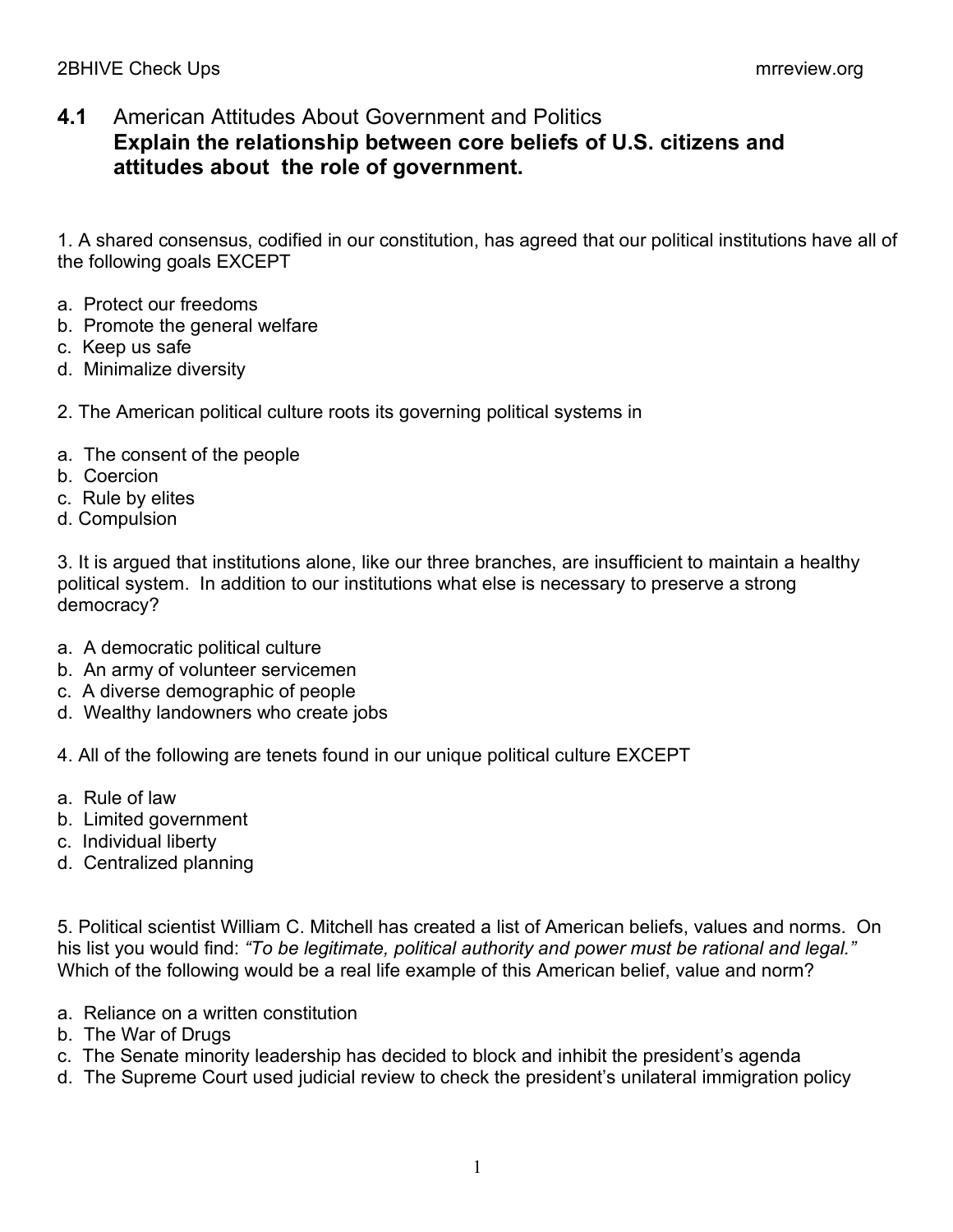6. Political scientist William C. Mitchell has created a list of American beliefs, values and norms. On his list you would find: *"Political interpretations and assessments tend to be moralistic."* Which of the following would be a real-life example of this American belief, value and norm?

- a. A cabinet level appointee was forced to resign due to a conflict of interest
- b. The War of Drugs
- c. The Senate minority leadership has decided to block and inhibit the president's agenda
- d. The Supreme Court used judicial review to check the president's unilateral immigration policy

7. Political scientist William C. Mitchell has created a list of American beliefs, values and norms. On his list you would find: *"Political power is tangible and limited in quantity, and tends to be evil."* Which of the following would be a real-life example of this American belief, value and norm?

- a. The Senate minority leadership has decided to block and inhibit the president's agenda
- b. The Supreme Court used judicial review to check the president's unilateral immigration policy
- c. A cabinet level appointee was forced to resign due to a conflict of interest
- d. The War of Drugs

8. Political scientist William C. Mitchell has created a list of American beliefs, values and norms. On his list you would find: *"Politics tends to be thought of as a game."* Which of the following would be a real-life example of this American belief, value and norm?

- a. The Senate minority leadership has decided to block and inhibit the president's agenda
- b. The Supreme Court used judicial review to check the president's unilateral immigration policy
- c. A cabinet level appointee was forced to resign due to a conflict of interest
- d. The War of Drugs

9. Political scientist William C. Mitchell has created a list of American beliefs, values and norms. On his list you would find: *"Public office is a public trust, and political action should be taken only in the public interest."* Which of the following would be a real-life example of this American belief, value and norm?

- a. The Senate minority leadership has decided to block and inhibit the president's agenda
- b. The Supreme Court used judicial review to check the president's unilateral immigration policy
- c. A cabinet level appointee was forced to resign due to a conflict of interest
- d. The War of Drugs

10. Which of the following is not part of our commonly held political culture?

- a. Liberty
- b. Equality of results
- c. Self-reliance
- d. Limited government